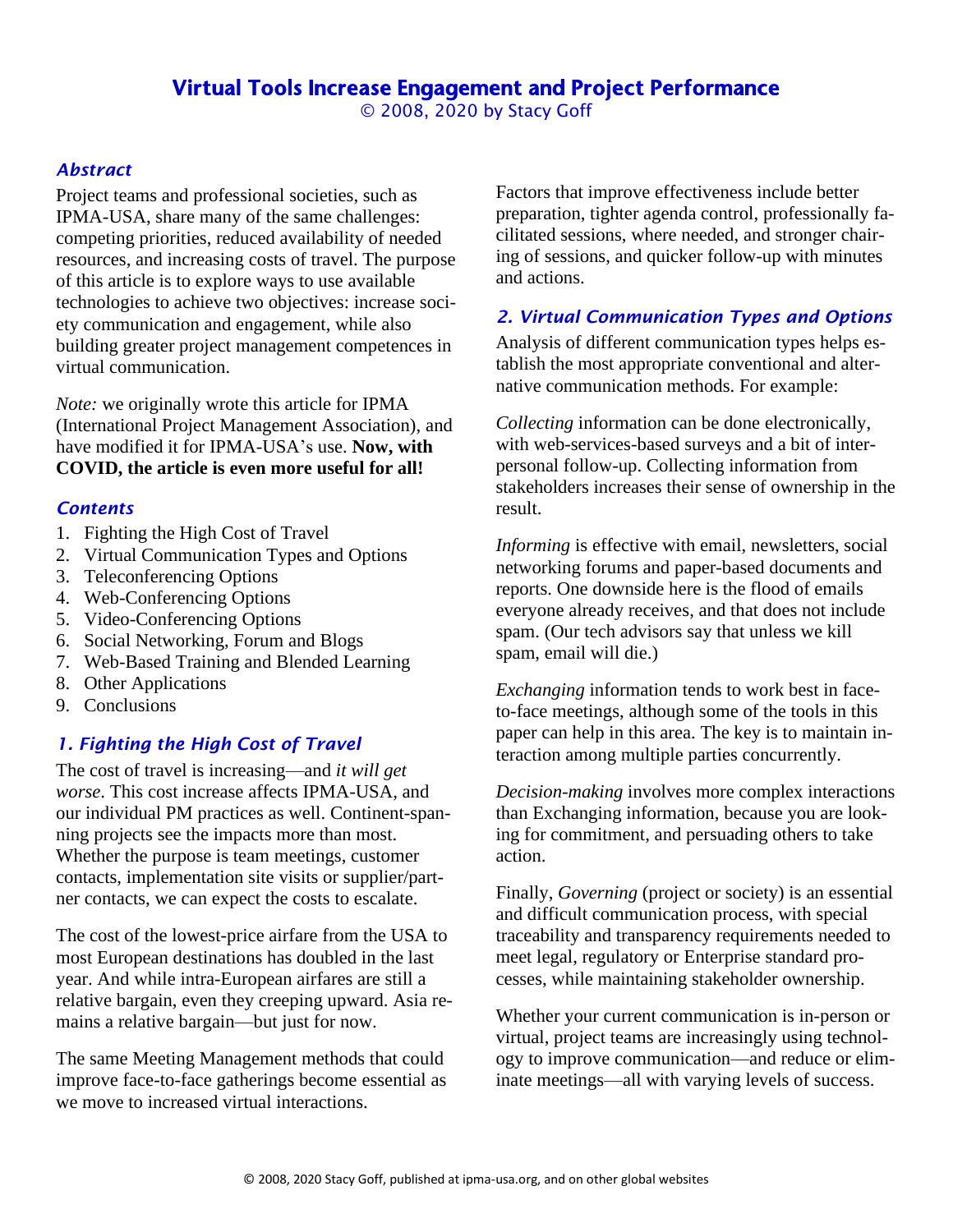Of course, these categories barely touch on the very special trust-building interactions that we must achieve during the face-to-face meetings early in every project, and every professional society relationship you engage in.

Considering these communication purposes, this document explores different aspects of technology-supported communication. However, one prerequisite to success exists for any of the options. Just as with face-to-face meetings, the participants must be well prepared to interact, and then engaged in the process and technology, seeing the benefits to themselves and their organizations for remaining so. Otherwise, they may be busy reading their email or bidding on a purchase during your remote interaction.

## *3. Teleconferencing Options*

Teleconferencing involves more than two participants interacting by telephone to *exchange* information or *inform*, and sometimes *collect* information. Teleconferencing effectiveness improves with use of concurrently shared source information from a website. Effective use involves a number of considerations, all of which apply in most of the Virtual Communications Methods.

*Timing:* this consideration includes the time of day and day of week. The greater the time zone separation between the conferees, the harder it is to schedule convenient timing. The 8-10 hour offsets between Europe and Colorado, USA, for example, suggest that an 8AM US / 4PM UK conference can work. Calling the other way, from USA to China or India, can involve a similar time offset. Combine all three areas and someone is up very early or very late.

The day of week also matters—beyond the date line confusion of which day it is; many Middle-Eastern countries have a different weekend than the USA does. And, some people prefer to do their volunteer work on their weekends—others have their employers' approval to do this work during their workweek. Thus, the first challenge for any potential teleconferencing group is to figure out their timings.

Voice mail is really just specialized asynchronous teleconference informing, on a one-to-one basis.

*Services:* A range of paid and free Telecommunication services exists; several examples include Skype and other internet-connected options, plus conference-calling services that use telephones and conference-call log-ins. Clearly, internet-based teleconferencing services have cost advantages, given fast web access. We have used Skype for multi-hour conference calls worldwide for several years, and the dropout rate is low, with voice quality very high. Add (up to 2) webcams and it is even better!

*Session Support:* Effective Teleconferencing depends on a range of services to support preparation, including the materials to share. Easy-to-access folders or compressed packages that can be instantly uploaded or downloaded are essential. This is easy to do from any SharePoint or Social Networking site. In addition to preparation support, concurrent "in-session" modifications can be especially useful, as we have seen in use of Google Docs for concurrent editing of the same document.

*Limitations:* Typical limitations of teleconferencing include short attention spans in larger (more than 5-7 participants) or longer (more than 15 minutes) sessions. They can be expensive, if standard telephone services are used. Background noise is a problem, if any participants are using speakerphones. Some services allow the Teleconference administrator to mute all or some participants to overcome noise problems, such as barking dogs or crying kids. *And you said you are in your office?*

# *4. Web-Conferencing Options*

Web-conferencing involves multiple participants *exchanging* information in actions ranging from passive observation to full interaction using their computers and fast web connections. Typical features include live video of the speaker, and at best with 3-5 of the participants at a time, shared desktops (for presentations), whiteboards (for spontaneous recording), polling, private or public side-chats, and handoffs to presenters from different locations. Again, effective use involves a number of considerations:

*Timing:* Web-Conferencing can either be synchronous (all participants are active at the same time) to serial (participants record current observations for later response by other participants) to asynchronous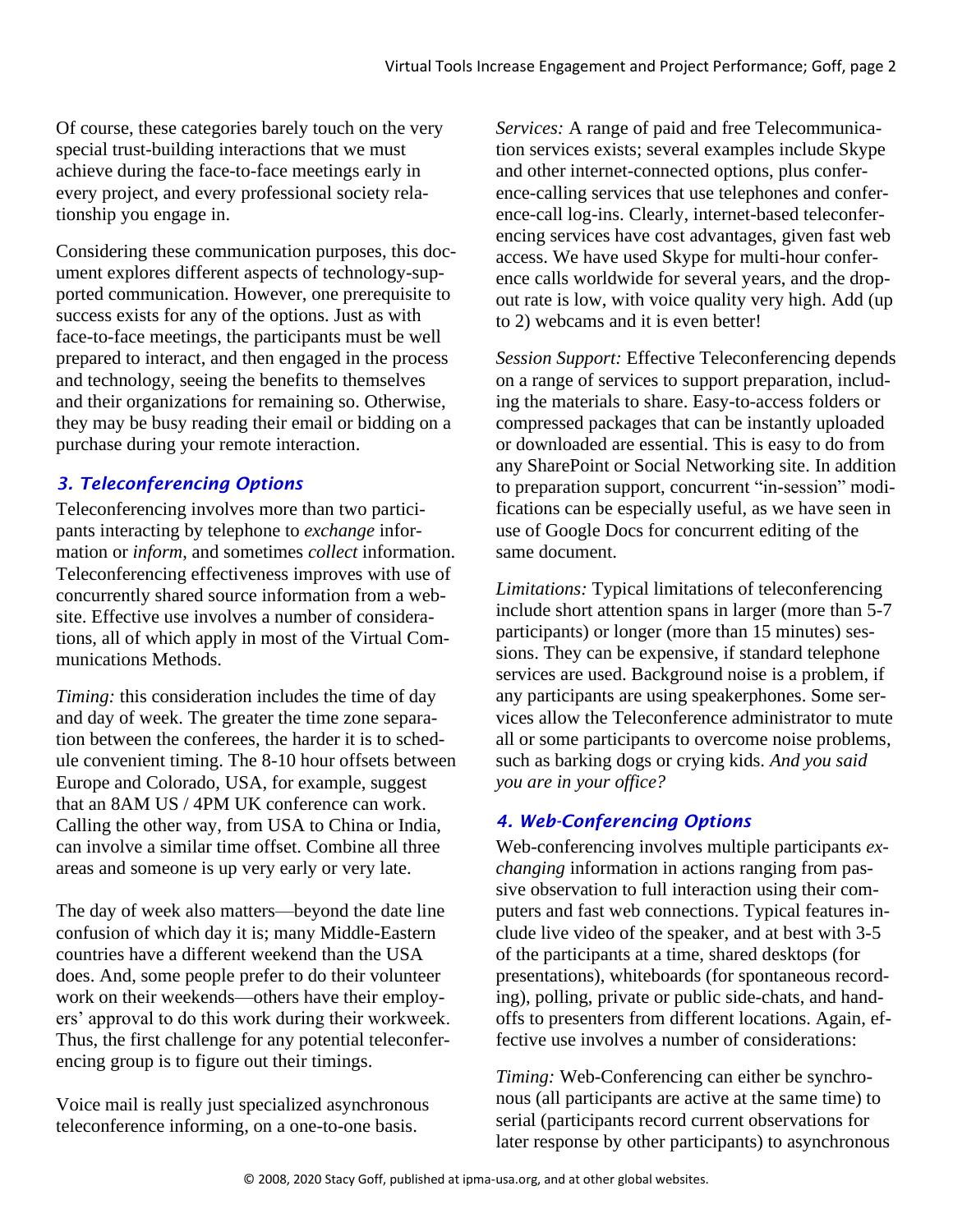(pre-recorded live sessions are observed later by others, usually without interaction, aside from captured feedback. Sometimes these sessions can be edited and tagged<sup>1</sup>, with a viewer able to jump to a specific topic in a session). Cost and scheduling convenience, together with the needed richness of the communication are the primary determinants of the most appropriate timing for your application.

*Services:* A range of paid internet-connected services (all have free trials) exist including WebEx, GoToMeeting, Microsoft's Live Meeting, and Adobe's Connect. Many other smaller and less-wellknown services also exist, such as Dimdim, Yugma (now affiliated with Skype), and Vyew. Of course, there is also Microsoft's venerable Net Meeting.

*Session Support:* In addition to evaluating typical Web Conferencing features, there still exists the need for shared documents, texting between participants, and post-session follow-ups or action items. The sessions themselves may be rich and useful, but without the needed extended preparation and follow-up support, you fail to gain maximum possible value.

The web-conferencing technology is improving, but so must our habits. For example, when webcasting with a camera, it is important to watch the camera, so viewers perceive you are looking at them, rather than looking at your image, or the slide or graph you are explaining—or turn off the camera until you get to the question-and-answer session.

# *5. Video-Conferencing Options*

Video-Conferencing differs from Web-Conferencing in that it typically uses television technologies, rather than web software. Until recently, the two technologies were totally incompatible. Long the domain of Universities, there are many networks of schools that regularly collaborate using this technology.

Given the underlying television technology, the best feature includes great video of all participants, usually with a bank of several monitors, with one large screen showing the current speaker, but with smaller views of other locations.

This is very useful for a speaker who wishes to watch the reactions of his or her listeners, or to see the face of a person who is asking questions.

With such cool features as speaker selection based on who is on the microphone, the interaction comes very close to in-person level of experience. The ultimate experience we have seen, with multiple virtual rooms, given a back-projected screen at one end of your conference room, and other conference rooms similarly equipped, the biggest challenge is cost and bandwidth. For others, Cisco's new Telepresence<sup>2</sup> product line, perhaps paired where appropriate with their WebEx web-conferencing solution, might be an option if you can afford \$200k USD per site.

We piloted a combined Web-Conferencing and Video-Conferencing session last year. In our trials, we had great interaction with our friends from IPMI (Institute of Project Management, Ireland), but across the USA, we just could not successfully marry the two technologies, web and television video. We will continue to experiment with these technologies as the mature and as interest continues to grow.

# *6. Social Networking, Forums and Blogs*

Social networking sites (often cited as part of Web 2.0), such as IPMA-USA's LinkedIn site, provide a way for informal *exchanging* of information, plus a bit more structured *informing* and *collecting*. These sites are especially useful in projects with a large group of distributed stakeholders, such as a professional society in a large country, or a widely distributed international sales team.

The upside: these types of Social networking sites keep people engaged in a relevant theme. The downside is yet another login for the participants. And, many of these sites can be popular one month, and out of favor the next. Most require some sort of "cheerleader" to keep them going, or at least regular (as in weekly) useful information or interaction to keep people active. Some specialty groups, such as on Facebook and LinkedIn, fill this role and are very

<sup>&</sup>lt;sup>1</sup> Noted with a searchable keyword.

<sup>&</sup>lt;sup>2</sup> All trademarks are the property of their respective owners.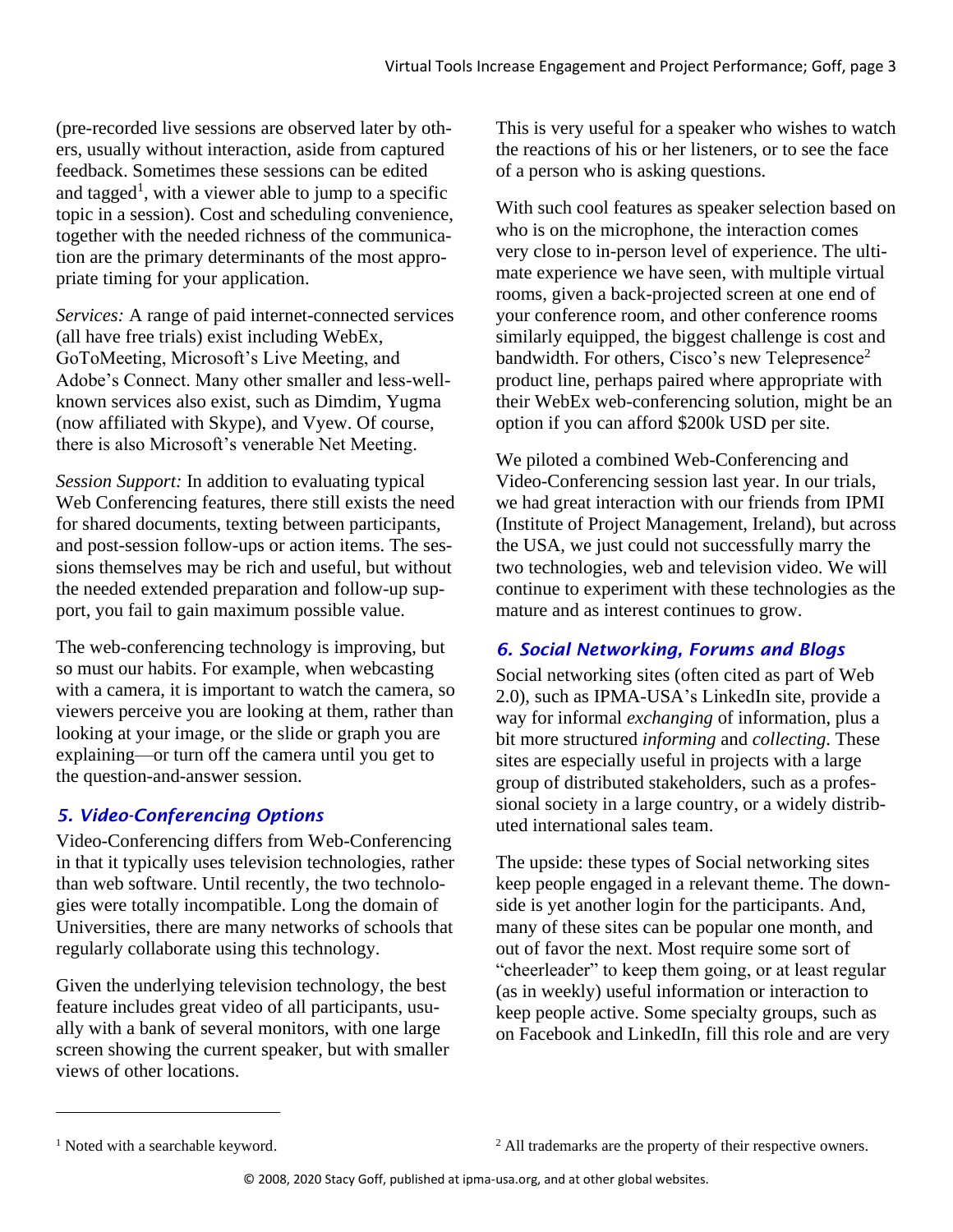useful as a research source that can engage a wide range of PM experts.

SharePoint is a Microsoft *networking and more* service. It is useful for *exchanging* information and *informing*. It also has very useful *collection* functions (through its surveying capabilities), but those features are well hidden for casual users. Not that Share-Point is bad—it is very powerful and flexible, and it appears to be the centerpiece of Microsoft's Web 2.0 efforts for the next several years. Perhaps this is happening already: past IPMA-USA Director of Member Services John McHugh says the new version is great!

*Recommendations:* Identify and establish "site keepers", who will frequently stir the audience if you use such a site for a larger audience (because larger audiences tend to have more inertia). Encourage special sub-groups to form and interact. Use such sites to publish information for members of groups and teams to exchange information with each other.

## *7. Web-Based Training and Blended Learning*

Given the progress of new technologies, and our ability to harness them, existing applications will see increasing benefits. For example, Web-Based Training is now a mature technology for those who have mastered it. Some are breaking the classic barrier of 2-hour sessions, and the audience attention spans are improving, for those who understand how to facilitate in this medium.

One IPMA-USA member, Dan Myers, of Requirements Solutions Group (and a business partner of Goff for over 35 years), has been a leader in this area. He and his co-owner in the firm, Tom Hathaway, use WebEx to hold regular webinars, with paying participants. At some point, we hope to post a more detailed report of their processes, and perhaps their secrets… and their outstanding results.

*Blended Learning*, where asynchronous reading and web-based conferencing are mixed, is already popular at Universities and in some Enterprises. It combines the advantages of independent study and research with instructor-led coaching and assessment. This area will only get stronger.

Virtual Coaching is already available for some, but is coming soon for the rest of us. Need to prep for your

IPMA Level B assessment? Interact with your Virtual Coach!

While web-based or classic instructor-led training can be useful in preparing for Level D knowledgebased exams, the only way to assure readiness for higher levels of competence-based certification assessment is through coaching and mentoring. Some of us already perform these virtual coaching services, and the technologies we discuss in this paper enable many more to do so.

### *8. Other Applications*

*Wht@txtg?* We realize that an increasing number of project teams prefer to communicate primarily with their thumbs—especially our younger generations. Texting is another topic all by itself, as the advantages and disadvantages could create quite some dialogue. This is now a key part of today's project communication, and just as we determined in the early 1980's with email: harness it or it will control you!

*Et. Cetera:* In other technology-assisted communications, the author of this paper participates in Podcasts, promoting IPMA, IPMA-USA and Competence-based certification. We are preparing Webcasts, in addition to our progress with social networks, web-conferencing, and webinars. But many other applications also hold promise. Here is a list of applications that are worth pursuing, as we learn more about the strengths and weaknesses of virtual collaboration.

*Full Audience interaction*, as envisioned by Les Squires for the 2008 IPMA Roma Congress, features virtual collaboration of Congress attendees, speakers and track chairs. This would begin long before the Congress, allowing dynamic interaction between audiences before and long after each event. We postponed it for Roma, but it remains an option for other events. Even potential attendees could participate, providing a differentiating factor for our organization in the face of hundreds of competing conferences.

*Society internal interaction:* Board meetings, committees, and projects could all either streamline sessions or reduce the number of actual meetings, given proper use of today's technology. Our experience has been that you want the first one or two meetings of a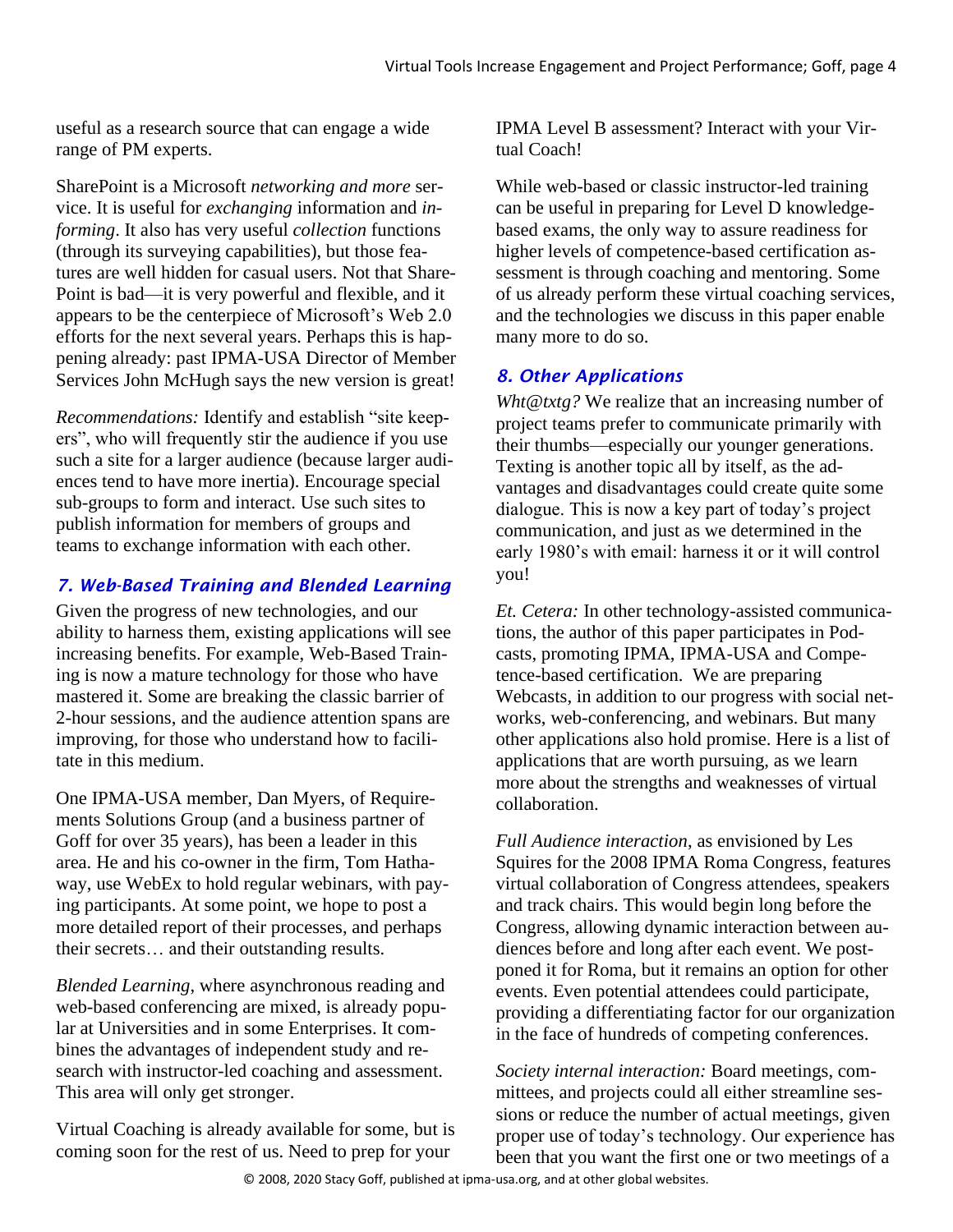new project team to be face-to-face, plus occasional re-visits, but some teams can get more done with reduced travel (while significantly reducing costs). And what about interaction with our IPMA-USA members? We have a website and periodic newsletter, but our only interactive resources are in the site-Members Only area. Those who participate in IPMA-USA's exciting projects get great involvement and interaction—but what about all the rest of us?

*IPMA-USA and Our Public:* IPMA-USA has seen rapid growth in our first seven years; yet we must still accelerate our ability to get our message out to an audience that is anxious for PM improvement. Part of our solution is to use the technologies we discuss in this paper. Target audiences and their interests include:

- Certificants and candidates for competence-based PM certs are a willing audience for our message.
- Enterprise Executives will find our emphasis on Organizational PM Competence to be of great value, and key to their strategic positioning.
- Especially-eager are participants of projects managed by those who have not yet learned how to *Demonstrate the competence difference™*
- Smart PM Vendors understand the competence difference, and use it as a differentiator.

### *9. Conclusions*

Proper application of the technologies discussed in this article will improve communication, interaction and engagement in projects or professional societies such as IPMA-USA. But meeting these objectives goes beyond just a technology solution. Face-to-face meetings are still the richest communication two persons or a group can experience.

In face-to-face venues, IPMA-USA already has held a series of successful PMCoPs sessions (Project Management Communities of Practice), and we continue to work with groups that are interested in forming IPMA-USA Chapters.

We will soon announce and hold another Congress. We are also considering a series of Nationwide Executive Breakfast Meetings to carry our message, *Demonstrate the Competence Difference™*.

Communication is a Project Manager's most important competence; everything else we do relies on it. Improving it, for both our face-to-face interactions and our virtual opportunities, requires the same steps needed to build any new competence: Learn about it, develop skill in its use, and learn to adapt available methods and tools for the situation, wrap it in our interpersonal skills, and achieve new competences.

We welcome your comments, thoughts and suggestions about this open-ended topic! Either respond using the email address below, or visit our website.